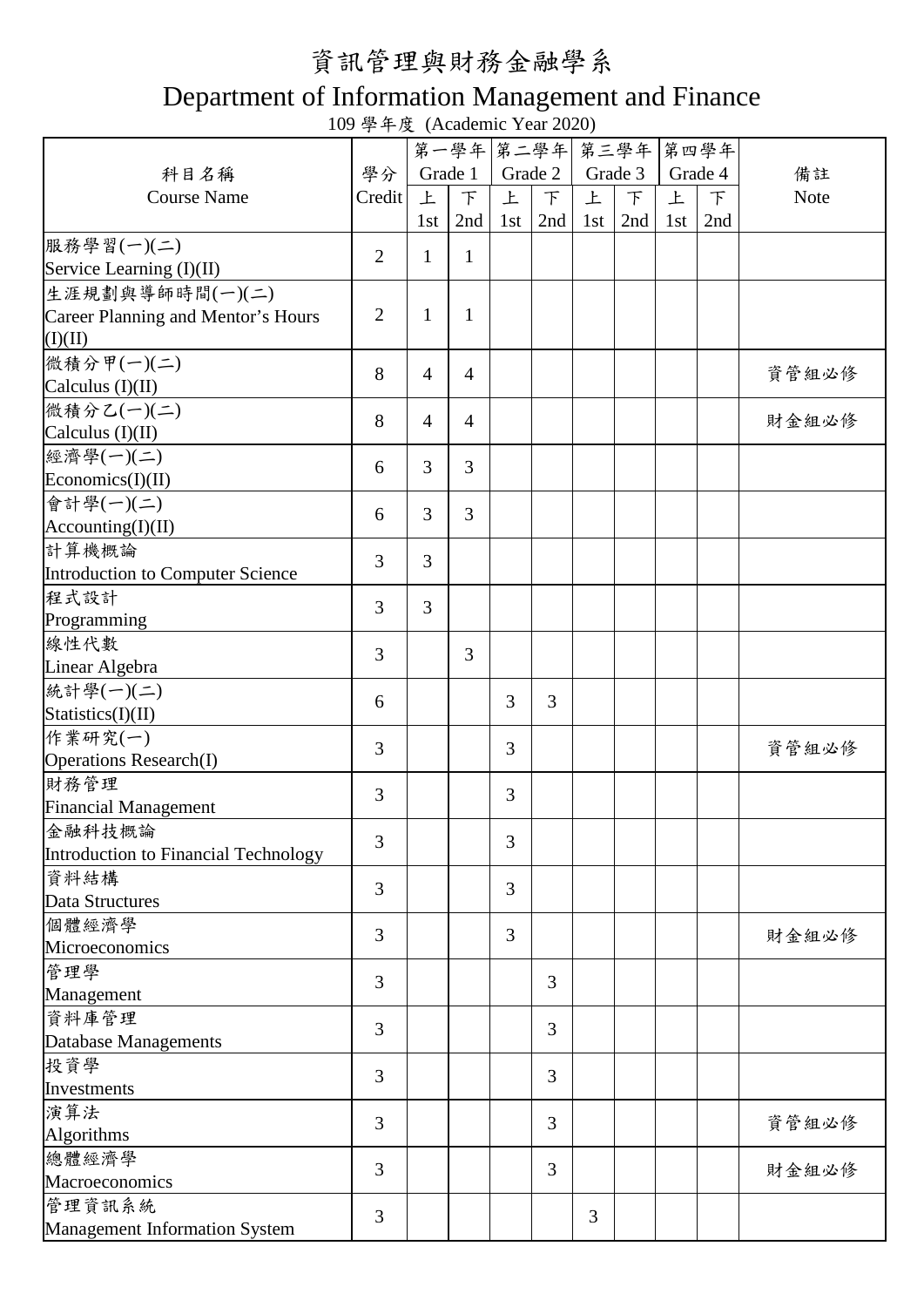| 期貨與選擇權<br><b>Futures and Options</b>                                                                                                                                                                           | 3               |    |    |    |    | 3                                  |                                     |                |          |                                                                                                                                                                                                                                                                                       |
|----------------------------------------------------------------------------------------------------------------------------------------------------------------------------------------------------------------|-----------------|----|----|----|----|------------------------------------|-------------------------------------|----------------|----------|---------------------------------------------------------------------------------------------------------------------------------------------------------------------------------------------------------------------------------------------------------------------------------------|
| 人工智慧與金融科技實務<br>Practices of Artificial Intelligence and<br><b>Financial Technology</b>                                                                                                                         | 3               |    |    |    |    | 3                                  |                                     |                |          | 資管組必修                                                                                                                                                                                                                                                                                 |
| 財務報表分析<br><b>Financial Statement Analysis</b>                                                                                                                                                                  | 3               |    |    |    |    |                                    | 3                                   |                |          | 財金組必修                                                                                                                                                                                                                                                                                 |
| 資訊與財金專題(一)(二)<br><b>Bachelor Thesis of Information</b><br>Management and Finance (I)(II)                                                                                                                       | 4               |    |    |    |    |                                    | $\overline{2}$                      | $\overline{2}$ |          | 必須修完專題(一)才能<br>修專題(二),且同一學期<br>不能同時修專題<br>$(-)(\rightharpoonup)$ .<br>Students about to take<br>'Bachelor Thesis (II)"<br>must first complete "<br>Bachelor Thesis (I)," and<br>they cannot take both "<br>Bachelor Thesis (I)" and<br>Bachelor Thesis (II)" in<br>the same semester. |
| 合計                                                                                                                                                                                                             | 76              | 18 | 15 | 15 | 15 | 資 9<br>IM9<br>財6<br>F <sub>6</sub> | 資 2<br>IM2<br>財 5<br>F <sub>5</sub> | $\overline{2}$ | $\Omega$ |                                                                                                                                                                                                                                                                                       |
|                                                                                                                                                                                                                | 本系最低畢業學分為128學分。 |    |    |    |    |                                    |                                     |                |          |                                                                                                                                                                                                                                                                                       |
| 本系學生除以上必修科目外,須修習本校共同課程24學分及本系專業選修課程12學分。                                                                                                                                                                       |                 |    |    |    |    |                                    |                                     |                |          |                                                                                                                                                                                                                                                                                       |
| 本系專業選修課程規定:學生須先依所屬組別選修3學分本系該組專業選修課程,其餘9學分本系專業                                                                                                                                                                  |                 |    |    |    |    |                                    |                                     |                |          |                                                                                                                                                                                                                                                                                       |
| 選修課則可不分組別任選。                                                                                                                                                                                                   |                 |    |    |    |    |                                    |                                     |                |          |                                                                                                                                                                                                                                                                                       |
| The minimum requirement of graduation credits of DIF is 128 credits. Besides the above required courses,<br>students of DIF should select 24 credits of common courses and 12 credits of DIF elective courses. |                 |    |    |    |    |                                    |                                     |                |          |                                                                                                                                                                                                                                                                                       |
| 為確保教學品質及學生學習品質,自110學年度本校各系學生修讀本系雙主修及輔系之申請資格如下:                                                                                                                                                                 |                 |    |    |    |    |                                    |                                     |                |          |                                                                                                                                                                                                                                                                                       |
| 1. 修讀本系雙主修:其成績累計排名在該班學生數前百分之二十五以內。<br>2. 修讀本系輔系:其成績累計名次在該班學生數前百分之五十以內。                                                                                                                                         |                 |    |    |    |    |                                    |                                     |                |          |                                                                                                                                                                                                                                                                                       |

3. 每學期開學加退選截止前提出申請,每學期開放修讀雙主修人數為 3 人、輔系 1 人。

## 資訊管理與財務金融學系輔系科目表

## Department of Information Management and Finance Minor Program

109 學年度 (Academic Year 2020)

| 先修課程科目名稱                         | 學分數           |
|----------------------------------|---------------|
| <b>Preliminary Course Name</b>   | <b>Credit</b> |
| 微積分甲(一)(二)                       | 8             |
| Calculus (I)(II) 資管組先修           |               |
| 微積分乙(一)(二)                       | 8             |
| Calculus (I)(II) 財金組先修           |               |
| 經濟學(一)(二)                        | 6             |
| Economics(I)(II)                 |               |
| 會計學(一)(二)                        | 6             |
| $ $ Accounting(I)(II)            |               |
| 計算機概論                            | 3             |
| Introduction to Computer Science |               |
| 程式設計                             | 3             |
| Programming                      |               |
| 統計學(一)(二)                        | 6             |
| Statistics(I)(II)                |               |